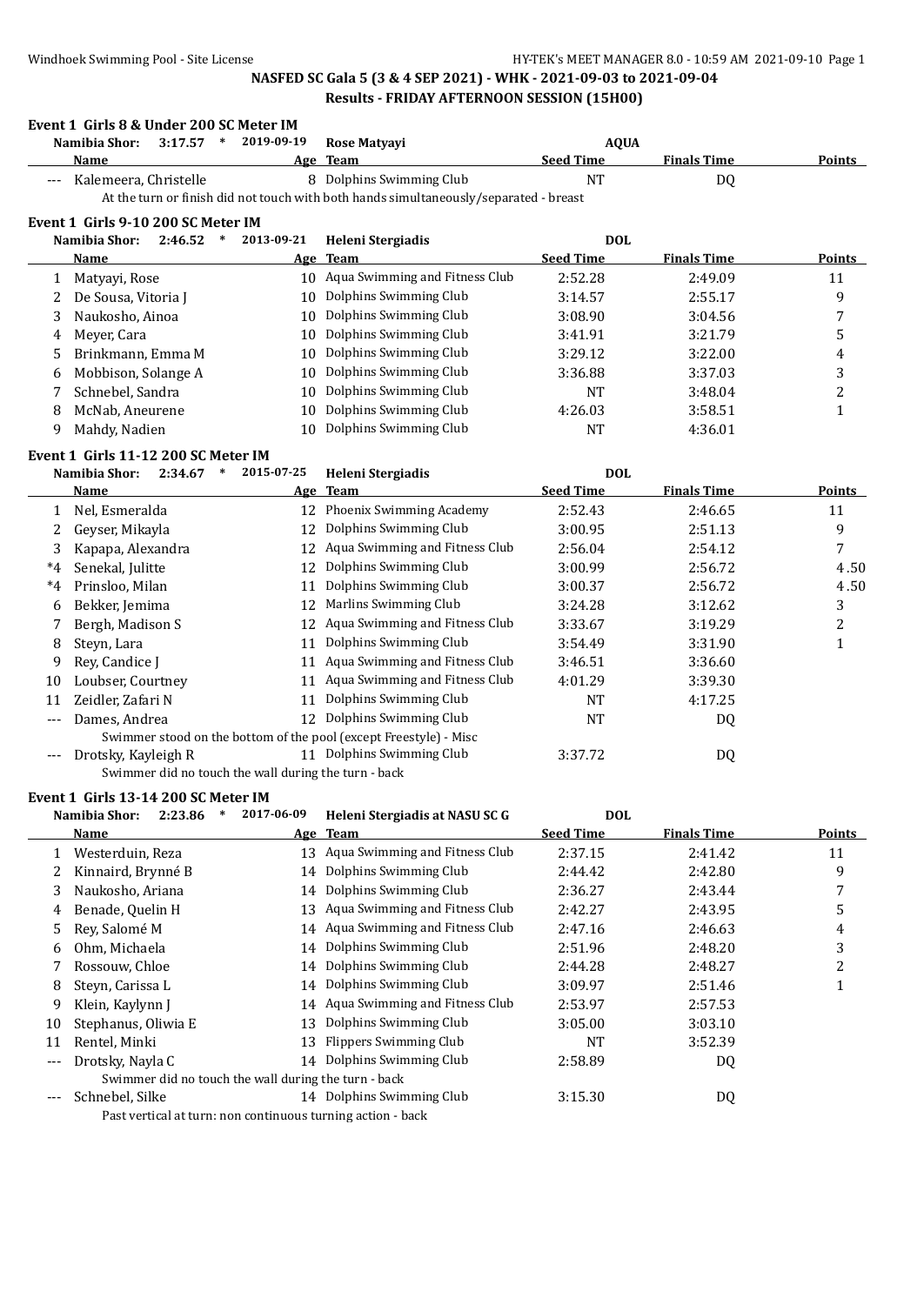### Windhoek Swimming Pool - Site License **HY-TEK's MEET MANAGER 8.0 - 10:59 AM 2021-09-10** Page 2

# **NASFED SC Gala 5 (3 & 4 SEP 2021) - WHK - 2021-09-03 to 2021-09-04 Results - FRIDAY AFTERNOON SESSION (15H00)**

### **Event 1 Girls 15-16 200 SC Meter IM**

| Namibia Shor:<br>2:19.33<br>$\ast$                                       | 2014-12-03 | Sonja Adelaar at 12th World Sw                                                          | <b>NAM</b>         |                    |                |
|--------------------------------------------------------------------------|------------|-----------------------------------------------------------------------------------------|--------------------|--------------------|----------------|
| Name                                                                     |            | Age Team                                                                                | <b>Seed Time</b>   | <b>Finals Time</b> | Points         |
| Mutumbulua, Trisha<br>1                                                  |            | 16 Dolphins Swimming Club                                                               | 2:38.64            | 2:38.30            | 11             |
| Stange, Maya A<br>2                                                      | 15         | Dolphins Swimming Club                                                                  | 2:35.12            | 2:40.09            | 9              |
| 3<br>Engelhard, Lisa                                                     | 16         | Dolphins Swimming Club                                                                  | 2:43.94            | 2:40.71            | 7              |
| Coetzer, Caitlin A<br>4                                                  | 16         | Dolphins Swimming Club                                                                  | 2:48.08            | 2:51.60            | 5              |
| Mostert, Danielle<br>5                                                   | 15         | <b>Flippers Swimming Club</b>                                                           | <b>NT</b>          | 2:56.37            | 4              |
| Kali, Kandali K<br>6                                                     | 15         | Dolphins Swimming Club                                                                  | 2:56.86            | 3:04.66            | 3              |
| Wilson, Marichen N<br>7                                                  | 15         | Aqua Swimming and Fitness Club                                                          | 3:02.38            | 3:27.64            | 2              |
| Helm, Jezneel<br>8                                                       | 15         | Phoenix Swimming Academy                                                                | NT                 | 3:28.00            | 1              |
| Event 1 Girls 17-18 200 SC Meter IM                                      |            |                                                                                         |                    |                    |                |
| Namibia Shor:<br>2:20.56<br>$\ast$                                       | 2014-12-03 | Toni Roth at 12th World Swimmi                                                          | <b>NAM</b>         |                    |                |
| Name                                                                     |            | Age Team                                                                                | <b>Seed Time</b>   | <b>Finals Time</b> | <b>Points</b>  |
| 1 Redecker, Nicole                                                       |            | 17 Dolphins Swimming Club                                                               | 2:33.99            | 2:33.47            | 11             |
| Esslinger, Tiana<br>2                                                    | 17         | Dolphins Swimming Club                                                                  | 2:32.74            | 2:40.00            | 9              |
| Benjamin, Zunaid M<br>3                                                  | 17         | Aqua Swimming and Fitness Club                                                          | 2:52.07            | 2:51.29            | 7              |
| Event 2 Boys 8 & Under 200 SC Meter IM                                   |            |                                                                                         |                    |                    |                |
| Namibia Shor:<br>3:19.16<br>$\ast$                                       | 2016-06-11 | <b>Oliver Durand</b>                                                                    | <b>DOL</b>         |                    |                |
| Name                                                                     |            | Age Team                                                                                | <b>Seed Time</b>   | <b>Finals Time</b> | <b>Points</b>  |
| 1 Leitner, Zachary M                                                     |            | 8 Aqua Swimming and Fitness Club                                                        | 3:58.51            | 3:44.18            | 11             |
| Durand, Patrick<br>2                                                     | 7          | Dolphins Swimming Club                                                                  | <b>NT</b>          | 4:00.65            | 9              |
| Van Heerden, Sebastian<br>3                                              | 8          | Dolphins Swimming Club                                                                  | NT                 | 4:41.62            | 7              |
| Event 2 Boys 9-10 200 SC Meter IM                                        |            |                                                                                         |                    |                    |                |
| Namibia Shor:<br>$2:41.91$ *                                             | 2018-09-07 | Oliver B. Durand                                                                        | <b>DOL</b>         |                    |                |
| Name                                                                     |            | Age Team                                                                                | <b>Seed Time</b>   | <b>Finals Time</b> | <b>Points</b>  |
| Steyn, Ryan P<br>1                                                       | 10         | Dolphins Swimming Club                                                                  | 2:57.43            | 2:48.75            | 11             |
| Badenhorst, André<br>2                                                   | 10         | Dolphins Swimming Club                                                                  | 3:07.76            | 3:07.10            | 9              |
| Hekandjo, Kabi A<br>3                                                    | 10         | Aqua Swimming and Fitness Club                                                          | 3:26.82            | 3:17.02            | 7              |
| Engelhard, Victor<br>4                                                   | 10         | Dolphins Swimming Club                                                                  | 3:25.13            | 3:17.83            | 5              |
| Bock, Daniel L<br>5                                                      | 9          | <b>Flippers Swimming Club</b>                                                           | 3:33.86            | 3:25.71            | 4              |
| Prinsloo, Martin J<br>6                                                  | 9          | Dolphins Swimming Club                                                                  | 3:37.75            | 3:34.30            | 3              |
| Badenhorst, Jurie J<br>7                                                 | 10         | Dolphins Swimming Club                                                                  | 3:34.97            | 3:35.87            | $\overline{c}$ |
| Coomer, Luke E<br>$---$                                                  |            | 10 Aqua Swimming and Fitness Club                                                       | <b>NT</b>          | DQ                 |                |
|                                                                          |            | Touch at the finish or turn was not made with both hands simultaneously/separated - fly |                    |                    |                |
| Event 2 Boys 11-12 200 SC Meter IM<br>Namibia Shor: 2:19.15 * 2018-10-27 |            | Jose Canjulo                                                                            | <b>NSA</b>         |                    |                |
| <b>Name</b>                                                              |            | Age Team                                                                                | <b>Seed Time</b>   | <b>Finals Time</b> | <b>Points</b>  |
| Esterhuizen, Lorenzo E<br>1                                              |            | 12 Aqua Swimming and Fitness Club                                                       | 2:45.35            | 2:33.63            | 11             |
|                                                                          |            |                                                                                         |                    |                    |                |
|                                                                          |            |                                                                                         |                    |                    |                |
| Nakaleke, Eliphas<br>2                                                   |            | 12 Aqua Swimming and Fitness Club                                                       | 2:36.85            | 2:36.48            | 9              |
| Jiao, Naan<br>3                                                          |            | 11 Dolphins Swimming Club                                                               | 2:53.50            | 2:43.84            | 7              |
| Langford, James J<br>4                                                   | 11         | Dolphins Swimming Club                                                                  | 2:52.12            | 2:44.68            | 5              |
| Jansen, Ernst J<br>5<br>Bock, Nathan R<br>6                              | 11<br>12   | Dolphins Swimming Club<br>Oranjemund Sand Sharks                                        | 2:50.82<br>2:42.40 | 2:46.63<br>2:47.43 | 4<br>3         |

8 Benade, Kayleb G 11 Aqua Swimming and Fitness Club 3:27.33 3:12.79 3:12.79

9 Armstrong, Lee-Jay N 12 Aqua Swimming and Fitness Club 3:19.31 3:14.15 10 Coetzee, Jannes H 11 Flippers Swimming Club 3:43.89 3:26.55 11 Shipoh, Peingeondjabi 11 Dolphins Swimming Club NT 3:35.27 12 van der Colf, Zaylin J 11 Flippers Swimming Club 3:42.64 3:44.72 13 David, Joseé A 12 Aqua Swimming and Fitness Club 3:57.56 3:45.47 14 van Wyk, Ermano 11 Flippers Swimming Club 4:19.94 3:57.44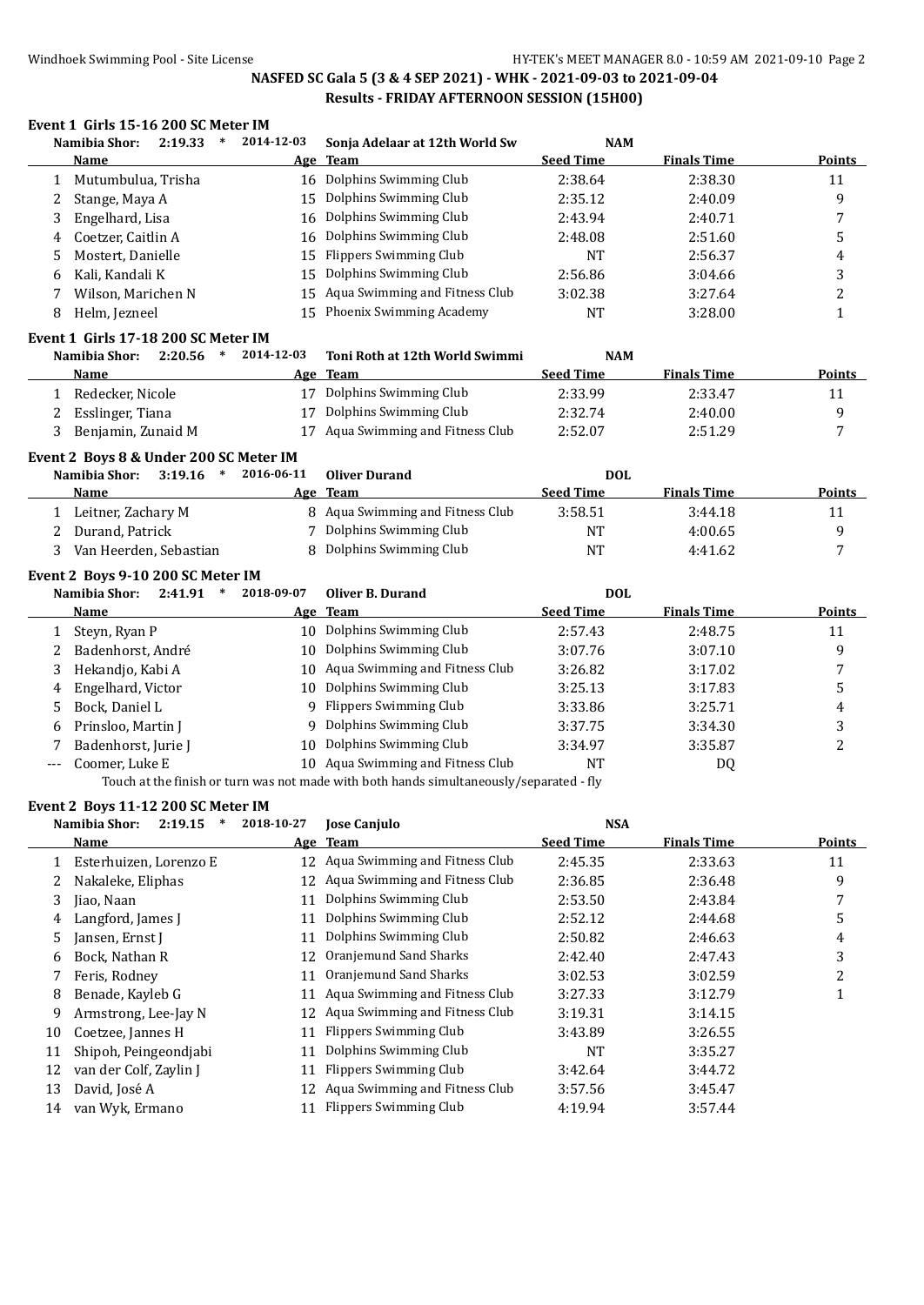### Windhoek Swimming Pool - Site License **HY-TEK's MEET MANAGER 8.0 - 10:59 AM 2021-09-10** Page 3

### **NASFED SC Gala 5 (3 & 4 SEP 2021) - WHK - 2021-09-03 to 2021-09-04 Results - FRIDAY AFTERNOON SESSION (15H00)**

### **Event 2 Boys 13-14 200 SC Meter IM**

|       | 2:11.29<br>Namibia Shor:  | 2020-03-14 | <b>Jose Canjulo</b>            | <b>MAC</b>       |                    |        |
|-------|---------------------------|------------|--------------------------------|------------------|--------------------|--------|
|       | <b>Name</b>               |            | Age Team                       | <b>Seed Time</b> | <b>Finals Time</b> | Points |
|       | Engelhard, Robin          |            | 14 Dolphins Swimming Club      | 2:32.85          | 2:30.59            | 11     |
|       | Kinnaird, Liam            | 13         | Dolphins Swimming Club         | 2:42.60          | 2:34.08            | 9      |
| 3     | Steyn, Fourie P           | 13         | Dolphins Swimming Club         | 2:38.48          | 2:34.98            |        |
| 4     | Bauernschmitt, Michael B  | 13         | Dolphins Swimming Club         | 2:51.73          | 2:44.20            | 5      |
|       | Buchert, Jörn<br>5        | 14         | Swakopmund Swimming Club       | 2:51.59          | 2:52.16            | 4      |
| 6     | Nell. Tristan T           | 13         | Aqua Swimming and Fitness Club | 2:53.35          | 2:54.66            | 3      |
|       | Feris. Samual H           | 13         | Oranjemund Sand Sharks         | 3:02.59          | 3:04.69            |        |
| 8     | Nicol-Wilson, Ronald Zion | 13         | Aqua Swimming and Fitness Club | NT               | 3:17.38            |        |
| 9     | Kalemeera, Merveille      | 14         | Dolphins Swimming Club         | <b>NT</b>        | 3:21.50            |        |
| 10    | Maggott, Paul A           |            | 14 Swakopmund Swimming Club    | 3:19.78          | 3:25.13            |        |
| $---$ | Beukes, Luke              | 13         | Aqua Swimming and Fitness Club | NT               | DQ                 |        |
|       |                           |            |                                |                  |                    |        |

Swimmer stood on the bottom of the pool (except Freestyle) - Misc

### **Event 2 Boys 15-16 200 SC Meter IM**

|    | Namibia Shor:<br>2:12.17 | 2018-10-27 | <b>Corne Le Roux</b>              | <b>DOL</b>       |                    |               |
|----|--------------------------|------------|-----------------------------------|------------------|--------------------|---------------|
|    | <b>Name</b>              |            | Age Team                          | <b>Seed Time</b> | <b>Finals Time</b> | <b>Points</b> |
|    | Burger, Mikah K          |            | 16 Dolphins Swimming Club         | 2:12.89          | 2:14.70            | 11            |
|    | Ohm, Oliver              | 15         | Dolphins Swimming Club            | 2:22.74          | 2:18.73            | 9             |
| 3  | Magongo, Brave           |            | 15 Aqua Swimming and Fitness Club | 2:20.38          | 2:24.29            | 7             |
| 4  | Nell, Noah S             |            | 16 Aqua Swimming and Fitness Club | 2:29.91          | 2:27.30            | 5             |
| 5. | Esslinger, Nico          |            | 15 Dolphins Swimming Club         | 2:23.10          | 2:27.95            | 4             |
| 6  | Lasso-Drews, Daniel      | 15         | Dolphins Swimming Club            | 2:42.10          | 2:32.95            | 3             |
|    | Geyser, Brett A          |            | 15 Dolphins Swimming Club         | 2:42.09          | 2:33.96            | っ             |
| 8  | Rathenam, Keanet-Peter   |            | 16 Dolphins Swimming Club         | 2:34.75          | 2:38.97            |               |
| 9  | Bekker, Jeddidiah        | 15         | Marlins Swimming Club             | 2:55.77          | 2:44.44            |               |
| 10 | Katjimune, Clement       | 15.        | Oranjemund Sand Sharks            | 2:52.33          | 2:45.27            |               |
| 11 | Ndjeke, John             |            | 16 Oranjemund Sand Sharks         | 3:10.44          | 3:01.59            |               |
| 12 | Coetzee, Matias          |            | 15 Flippers Swimming Club         | NT               | 3:25.33            |               |

#### **Event 2 Boys 17-18 200 SC Meter IM**

| 2:08.04<br>Namibia Shor:<br>$\ast$     | 2018-10-27 | Ronan Z Wantenaar        | <b>NSA</b>       |                    |        |
|----------------------------------------|------------|--------------------------|------------------|--------------------|--------|
| Name                                   |            | Age Team                 | <b>Seed Time</b> | <b>Finals Time</b> | Points |
| Wellmann, Arkell J                     | 18.        | Dolphins Swimming Club   | 2:19.91          | 2:16.83            | 11     |
| Spangenberg, Shuan<br>2                |            | Oranjemund Sand Sharks   | 2:25.48          | 2:37.76            | q      |
| Helm, Joshua<br>3                      |            | Phoenix Swimming Academy | 3:20.46          | 2:56.96            |        |
| van Antwerp, Dandre<br>4               |            | Oranjemund Sand Sharks   | 3:55.68          | 4:03.32            | 5      |
| Event 2 Boys 19 & Over 200 SC Meter IM |            |                          |                  |                    |        |

| 2:08.04<br>Namibia Shor: | 2018-10-27 | Ronan Z Wantenaar           | <b>NSA</b> |                    |        |
|--------------------------|------------|-----------------------------|------------|--------------------|--------|
| Name                     |            | Age Team                    | Seed Time  | <b>Finals Time</b> | Points |
| 1 Gertze, Matthew R      |            | 19 Dolphins Swimming Club   | 2:22.73    | 2:25.81            |        |
| 2 Louw, Dentie J         |            | 38 Swakopmund Swimming Club | NT         | 2:55.23            | Q      |

#### **Event 3 Women 25-44 200 SC Meter IM Namibia Shor:**

|                     |  | Namibia Shor: 3:22.31 * 2019-09-19 Sunel Badenhorst | DOL              |                    |               |
|---------------------|--|-----------------------------------------------------|------------------|--------------------|---------------|
| <b>Name</b>         |  | Age Team                                            | <b>Seed Time</b> | <b>Finals Time</b> | <b>Points</b> |
| 1 Leitner, Janine T |  | 25 Aqua Swimming and Fitness Club                   | 3:16.34          | $3:12.16*$         |               |

### **Event 5 Girls 8 & Under 50 SC Meter Breaststroke**

| Namibia Shor:<br>47.53<br>∗ | 2019-09-19 | <b>Rose Matvavi</b>              | <b>AOUA</b>      |                    |               |
|-----------------------------|------------|----------------------------------|------------------|--------------------|---------------|
| <b>Name</b>                 |            | Age Team                         | <b>Seed Time</b> | <b>Finals Time</b> | <b>Points</b> |
| Kalemeera, Christelle       |            | 8 Dolphins Swimming Club         | NT               | 51.46              | 11            |
| Rukewe, Buno A              |            | 8 Aqua Swimming and Fitness Club | 1:21.48          | 1:06.31            |               |
| Magri, Sofia                |            | 8 Flippers Swimming Club         | NT               | 1:07.37            |               |
| Swart, Serena               |            | Swakopmund Swimming Club         | NT               | 1:08.84            |               |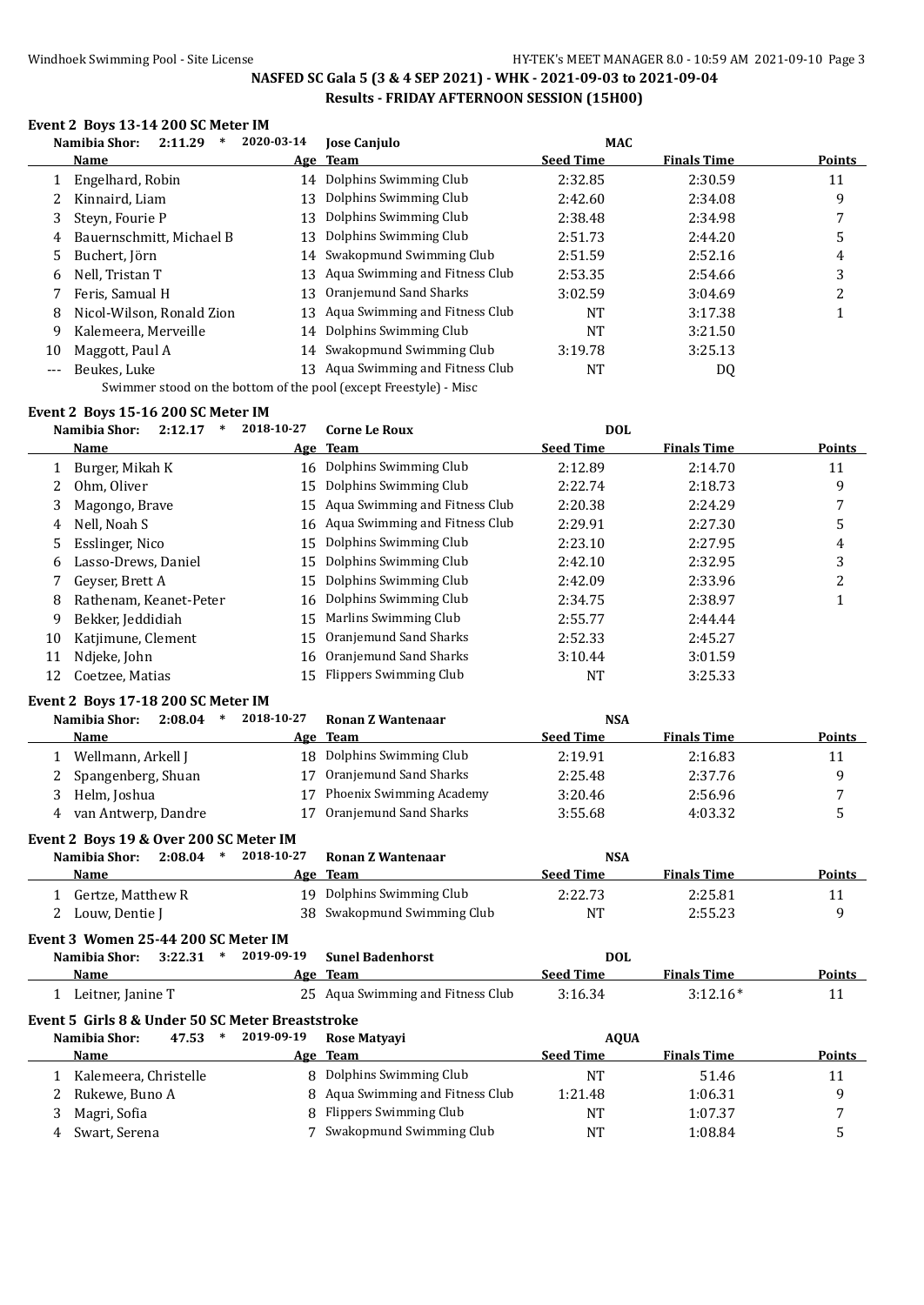### **(Event 5 Girls 8 & Under 50 SC Meter Breaststroke)**

|   | <b>Name</b>                                               |  | Age Team                 | <b>Seed Time</b> | <b>Finals Time</b> | <b>Points</b> |  |
|---|-----------------------------------------------------------|--|--------------------------|------------------|--------------------|---------------|--|
| 5 | Diergaardt, Ava-Gisele                                    |  | 8 Flippers Swimming Club | NT               | 1:09.62            |               |  |
|   | --- Van Wyk, Roze                                         |  | 8 Marlins Swimming Club  | NT               | D0                 |               |  |
|   | Stroke cycle not 1 arm stroke to 1 leg kick in that order |  |                          |                  |                    |               |  |

#### **Event 5 Girls 9-10 50 SC Meter Breaststroke**

|    | Namibia Shor:<br>40.70 | 1900-01-01 | <b>Regine Hoffmann</b>         | <b>MAR</b>       |                    |               |
|----|------------------------|------------|--------------------------------|------------------|--------------------|---------------|
|    | Name                   |            | Age Team                       | <b>Seed Time</b> | <b>Finals Time</b> | <b>Points</b> |
|    | Matyayi, Rose          | 10         | Aqua Swimming and Fitness Club | 43.26            | 42.83              | 11            |
|    | Naukosho, Ainoa        | 10         | Dolphins Swimming Club         | 47.34            | 45.75              | 9             |
| 3  | De Sousa, Vitoria J    | 10         | Dolphins Swimming Club         | 46.37            | 46.15              |               |
| 4  | Meyer, Cara            | 10         | Dolphins Swimming Club         | 49.03            | 46.22              | 5             |
| 5. | Kaimbi, Rauna          | 10         | Aqua Swimming and Fitness Club | NT               | 51.92              | 4             |
| 6  | Brinkmann, Emma M      | 10         | Dolphins Swimming Club         | 50.86            | 52.66              | 3             |
|    | Schnebel, Sandra       | 10         | Dolphins Swimming Club         | NT               | 55.38              | っ             |
| 8  | Mobbison, Solange A    | 10         | Dolphins Swimming Club         | 52.03            | 56.31              |               |
| 9  | De Lange, Claire       | 10         | Phoenix Swimming Academy       | 56.13            | 56.39              |               |
| 10 | Rukewe, Omena T        | 10         | Aqua Swimming and Fitness Club | 56.23            | 57.42              |               |
| 11 | McNab, Aneurene        | 10         | Dolphins Swimming Club         | 1:00.65          | 59.28              |               |
| 12 | Mahdy, Nadien          | 10         | Dolphins Swimming Club         | 1:01.69          | 59.40              |               |
| 13 | Ashikoto, Suraya A     | q          | Marlins Swimming Club          | 1:11.31          | 1:04.03            |               |

#### **Event 5 Girls 11-12 50 SC Meter Breaststroke**

|    | $\ast$<br>Namibia Shor:<br>38.31 | 2015-09-25 | Heleni Stergiadis              | <b>DOL</b>       |                    |        |
|----|----------------------------------|------------|--------------------------------|------------------|--------------------|--------|
|    | Name                             |            | Age Team                       | <b>Seed Time</b> | <b>Finals Time</b> | Points |
|    | Nel, Esmeralda                   | 12         | Phoenix Swimming Academy       | 41.95            | 39.83              | 11     |
|    | Kapapa, Alexandra                | 12         | Aqua Swimming and Fitness Club | 39.86            | 40.08              | 9      |
| 3  | Bekker, Jemima                   | 12         | Marlins Swimming Club          | 43.01            | 42.30              | 7      |
| 4  | Geyser, Mikayla                  | 12         | Dolphins Swimming Club         | 44.08            | 43.50              | 5      |
| 5. | Senekal, Julitte                 | 12         | Dolphins Swimming Club         | 44.67            | 44.37              | 4      |
| 6  | Prinsloo, Milan                  | 11         | Dolphins Swimming Club         | 47.52            | 46.26              | 3      |
|    | Nel, Amy-Isabella                | 12         | Marlins Swimming Club          | 44.81            | 47.97              | 2      |
| 8  | Drotsky, Kayleigh R              | 11         | Dolphins Swimming Club         | 50.29            | 48.99              | 1      |
| 9  | Bergh, Madison S                 | 12         | Aqua Swimming and Fitness Club | 52.66            | 52.98              |        |
| 10 | Loubser, Courtney                | 11         | Aqua Swimming and Fitness Club | 53.17            | 53.46              |        |
| 11 | Oehley, Kaylee B                 | 12         | Phoenix Swimming Academy       | 55.17            | 53.47              |        |
| 12 | Rey, Candice J                   | 11         | Aqua Swimming and Fitness Club | 54.95            | 55.57              |        |
| 13 | Steyn, Lara                      | 11         | Dolphins Swimming Club         | 57.56            | 55.91              |        |
| 14 | Zeidler, Zafari N                | 11         | Dolphins Swimming Club         | <b>NT</b>        | 58.72              |        |
| 15 | Dames, Andrea                    | 12         | Dolphins Swimming Club         | <b>NT</b>        | 1:00.91            |        |
| 16 | Coetzee, Nina                    | 12         | Flippers Swimming Club         | <b>NT</b>        | 1:23.06            |        |

# **Event 5 Girls 13-14 50 SC Meter Breaststroke**

|    | 34.85<br>Namibia Shor: | 2010-09-03 | Michaela Cloete                   | <b>NSA</b>       |                    |        |
|----|------------------------|------------|-----------------------------------|------------------|--------------------|--------|
|    | Name                   |            | Age Team                          | <b>Seed Time</b> | <b>Finals Time</b> | Points |
|    | Naukosho, Ariana       |            | 14 Dolphins Swimming Club         | 37.96            | 39.24              | 11     |
| 2  | Kinnaird, Brynné B     |            | 14 Dolphins Swimming Club         | 40.36            | 39.43              | 9      |
| 3  | Benade, Quelin H       | 13         | Aqua Swimming and Fitness Club    | 39.36            | 40.41              |        |
| 4  | Westerduin, Reza       |            | 13 Agua Swimming and Fitness Club | 41.26            | 41.39              | 5      |
| 5. | Rev. Salomé M          |            | 14 Aqua Swimming and Fitness Club | 40.44            | 41.46              | 4      |
| 6  | Rossouw, Chloe         | 14         | Dolphins Swimming Club            | 40.36            | 41.56              | 3      |
|    | Steyn, Carissa L       |            | 14 Dolphins Swimming Club         | 42.93            | 42.12              | C<br>∠ |
| 8  | Ohm, Michaela          |            | 14 Dolphins Swimming Club         | 45.50            | 43.18              |        |
| 9  | Klein, Kaylynn J       | 14         | Aqua Swimming and Fitness Club    | 44.17            | 44.75              |        |
| 10 | Stephanus, Oliwia E    | 13         | Dolphins Swimming Club            | 43.97            | 44.80              |        |
| 11 | Schnebel, Silke        |            | 14 Dolphins Swimming Club         | 47.72            | 46.31              |        |
| 12 | Drotsky, Nayla C       |            | 14 Dolphins Swimming Club         | 45.99            | 46.69              |        |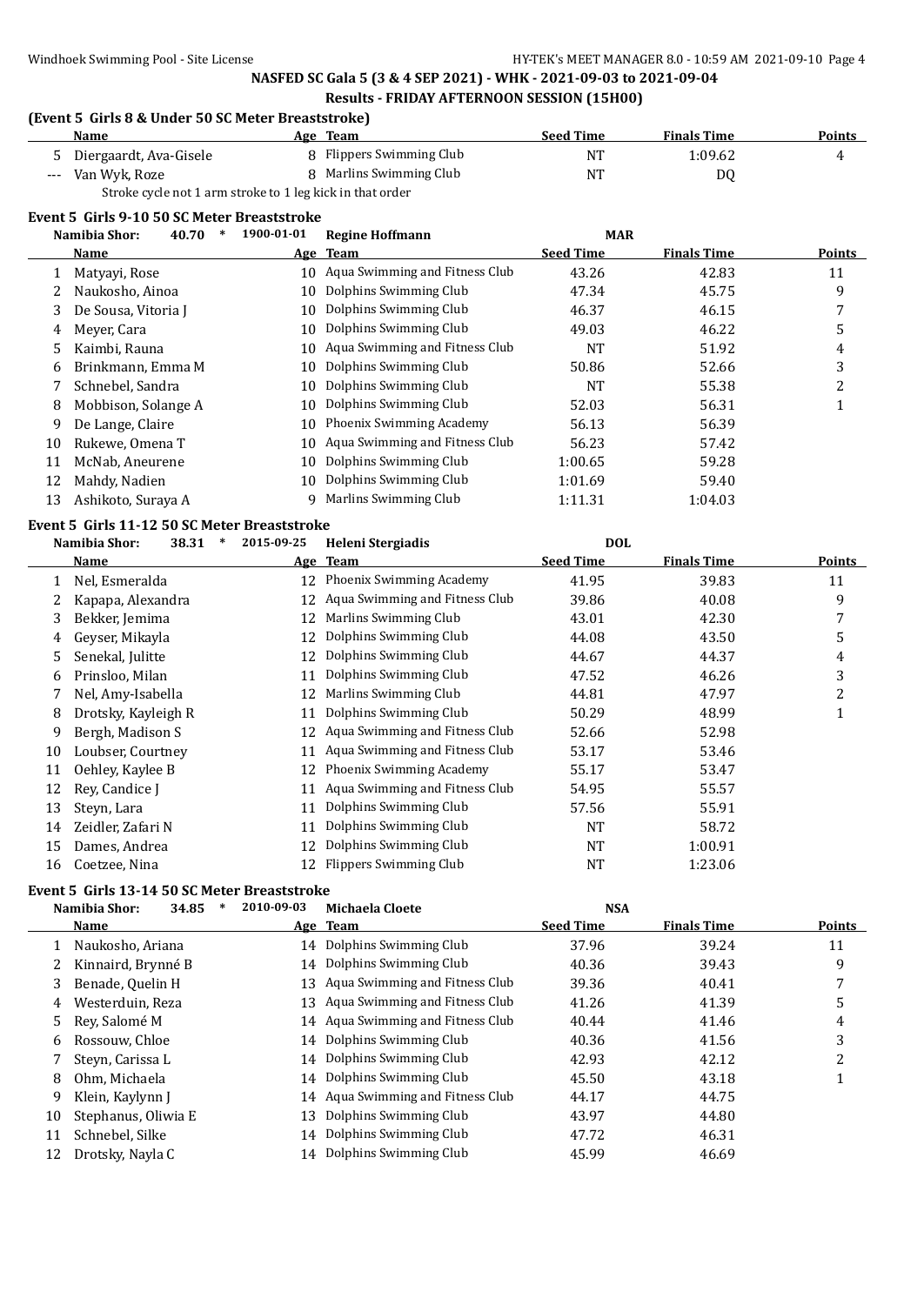**Age** Team **Seed Time Finals Time Points** 

### **(Event 5 Girls 13-14 50 SC Meter Breaststroke)**

| 13           | Hansen, Mikayla P                                                             | 13         | Swakopmund Swimming Club                                                     | 50.30            | 47.88              |                                         |
|--------------|-------------------------------------------------------------------------------|------------|------------------------------------------------------------------------------|------------------|--------------------|-----------------------------------------|
|              | 14 Rentel, Minki                                                              | 13         | <b>Flippers Swimming Club</b>                                                | <b>NT</b>        | 56.35              |                                         |
|              | Event 5 Girls 15-16 50 SC Meter Breaststroke                                  |            |                                                                              |                  |                    |                                         |
|              | Namibia Shor:<br>33.98 *                                                      | 2015-09-25 | Sonja Adelaar                                                                | <b>NSA</b>       |                    |                                         |
|              | Name                                                                          |            | Age Team                                                                     | <b>Seed Time</b> | <b>Finals Time</b> | Points                                  |
| 1            | Stange, Maya A                                                                |            | 15 Dolphins Swimming Club                                                    | 36.28            | 38.43              | 11                                      |
| 2            | Mutumbulua, Trisha                                                            | 16         | Dolphins Swimming Club                                                       | 36.89            | 38.48              | 9                                       |
|              | Mostert, Danielle                                                             | 15         | <b>Flippers Swimming Club</b>                                                | 38.96            | 41.05              |                                         |
| 3            |                                                                               |            | Dolphins Swimming Club                                                       |                  |                    | 7                                       |
| 4            | Coetzer, Caitlin A                                                            | 16         | Dolphins Swimming Club                                                       | 40.75            | 41.42              | 5                                       |
| 5            | Engelhard, Lisa                                                               | 16         |                                                                              | 44.19            | 41.62              | 4                                       |
| 6            | Kali, Kandali K                                                               | 15         | Dolphins Swimming Club                                                       | 44.13            | 45.29              | 3                                       |
| 7            | Helm, Jezneel                                                                 | 15         | Phoenix Swimming Academy                                                     | 50.67            | 45.51              | 2                                       |
| 8            | Pretorius, Eldoné D                                                           | 16         | Aqua Swimming and Fitness Club                                               | 42.44            | 47.20              | $\mathbf{1}$                            |
| 9            | Wilson, Marichen N                                                            | 15         | Aqua Swimming and Fitness Club                                               | 47.50            | 49.39              |                                         |
|              | Event 5 Girls 17-18 50 SC Meter Breaststroke                                  |            |                                                                              |                  |                    |                                         |
|              | Namibia Shor:<br>33.85<br>$\ast$                                              | 2010-12-15 | Daniela Lindemeier                                                           | <b>NSA</b>       |                    |                                         |
|              | Name                                                                          |            | Age Team                                                                     | <b>Seed Time</b> | <b>Finals Time</b> | Points                                  |
| $\mathbf{1}$ | Redecker, Nicole                                                              |            | 17 Dolphins Swimming Club                                                    | 36.84            | 37.13              | 11                                      |
| 2            | Esslinger, Tiana                                                              | 17         | Dolphins Swimming Club                                                       | 38.05            | 39.93              | 9                                       |
| 3            | Benjamin, Zunaid M                                                            |            | 17 Aqua Swimming and Fitness Club                                            | 40.82            | 41.85              | 7                                       |
|              |                                                                               |            |                                                                              |                  |                    |                                         |
|              | Event 6 Boys 8 & Under 50 SC Meter Breaststroke<br>Namibia Shor:<br>$46.89$ * | 2013-08-16 | Mikah K. Burger at NASU SC Nat                                               | <b>DOL</b>       |                    |                                         |
|              | Name                                                                          |            | Age Team                                                                     | <b>Seed Time</b> | <b>Finals Time</b> | <b>Points</b>                           |
|              | 1 Durand, Patrick                                                             |            | 7 Dolphins Swimming Club                                                     | NT               | 1:00.22            |                                         |
|              |                                                                               |            | Aqua Swimming and Fitness Club                                               | 1:01.65          | 1:02.32            | 11<br>9                                 |
| 2            | Leitner, Zachary M                                                            | 8          | Flippers Swimming Club                                                       |                  |                    |                                         |
| 3            | Kotzee, Fabrice                                                               | 8          |                                                                              | NT               | 1:03.91            | 7                                       |
|              |                                                                               |            |                                                                              |                  |                    |                                         |
| 4            | Van Heerden, Sebastian                                                        | 8          | Dolphins Swimming Club                                                       | NT               | 1:05.17            | 5                                       |
| 5            | Swartz, Caleb                                                                 |            | 7 Aqua Swimming and Fitness Club                                             | <b>NT</b>        | 1:13.15            | 4                                       |
|              | Event 6 Boys 9-10 50 SC Meter Breaststroke                                    |            |                                                                              |                  |                    |                                         |
|              | Namibia Shor:<br>39.59                                                        | 2019-09-19 | <b>Nathan Bock</b>                                                           | <b>ORA</b>       |                    |                                         |
|              | <u>Name</u>                                                                   |            | Age Team                                                                     | <b>Seed Time</b> | <b>Finals Time</b> | <b>Points</b>                           |
| 1            | Steyn, Ryan P                                                                 |            | 10 Dolphins Swimming Club                                                    | 45.87            | 43.17              | 11                                      |
| 2            | Badenhorst, André                                                             | 10         | Dolphins Swimming Club                                                       | 48.64            | 48.56              | 9                                       |
| 3            | Engelhard, Victor                                                             | 10         | Dolphins Swimming Club                                                       | 49.52            | 49.35              | 7                                       |
| 4            | Bock, Daniel L                                                                |            | 9 Flippers Swimming Club                                                     | 50.45            | 50.56              | 5                                       |
| 5            | Hekandjo, Kabi A                                                              |            | 10 Aqua Swimming and Fitness Club                                            | 53.13            | 54.39              | 4                                       |
| 6            | Badenhorst, Jurie J                                                           |            | 10 Dolphins Swimming Club                                                    | 53.57            | 56.35              | 3                                       |
| 7            | Coomer, Luke E                                                                |            | 10 Aqua Swimming and Fitness Club                                            | 1:04.42          | 1:04.02            | 2                                       |
| 8            | Swartz, Samuel                                                                |            | 10 Aqua Swimming and Fitness Club                                            | NT               | 1:10.52            | 1                                       |
| ---          | Prinsloo, Martin J                                                            |            | 9 Dolphins Swimming Club                                                     | 57.07            | DQ                 |                                         |
|              |                                                                               |            | At the turn or finish did not touch with both hands simultaneously/separated |                  |                    |                                         |
|              |                                                                               |            |                                                                              |                  |                    |                                         |
|              | Event 6 Boys 11-12 50 SC Meter Breaststroke                                   |            |                                                                              |                  |                    |                                         |
|              | Namibia Shor:<br>32.32<br>$\ast$                                              | 2018-10-27 | <b>Jose Canjulo</b>                                                          | <b>NSA</b>       |                    |                                         |
|              | <u>Name</u>                                                                   |            | Age Team                                                                     | <b>Seed Time</b> | <b>Finals Time</b> | <b>Points</b>                           |
|              | 1 Bock, Nathan R                                                              |            | 12 Oranjemund Sand Sharks                                                    | 37.55            | 38.45              | 11                                      |
| 2            | Nakaleke, Eliphas                                                             | 12         | Aqua Swimming and Fitness Club                                               | 38.37            | 38.50              | 9                                       |
| 3            | Esterhuizen, Lorenzo E                                                        | 12         | Aqua Swimming and Fitness Club                                               | 41.45            | 38.61              | 7                                       |
| 4            | Langford, James J                                                             | 11         | Dolphins Swimming Club                                                       | 41.10            | 40.49              | 5                                       |
| 5            | Armstrong, Lee-Jay N                                                          | 12         | Aqua Swimming and Fitness Club                                               | 46.00            | 42.35              | 4                                       |
| 6            | Jiao, Naan                                                                    | 11         | Dolphins Swimming Club                                                       | 44.15            | 42.84              | 3                                       |
| 7<br>8       | Jansen, Ernst J<br>Feris, Rodney                                              | 11<br>11   | Dolphins Swimming Club<br>Oranjemund Sand Sharks                             | 44.90<br>44.69   | 44.99<br>45.40     | $\overline{\mathbf{c}}$<br>$\mathbf{1}$ |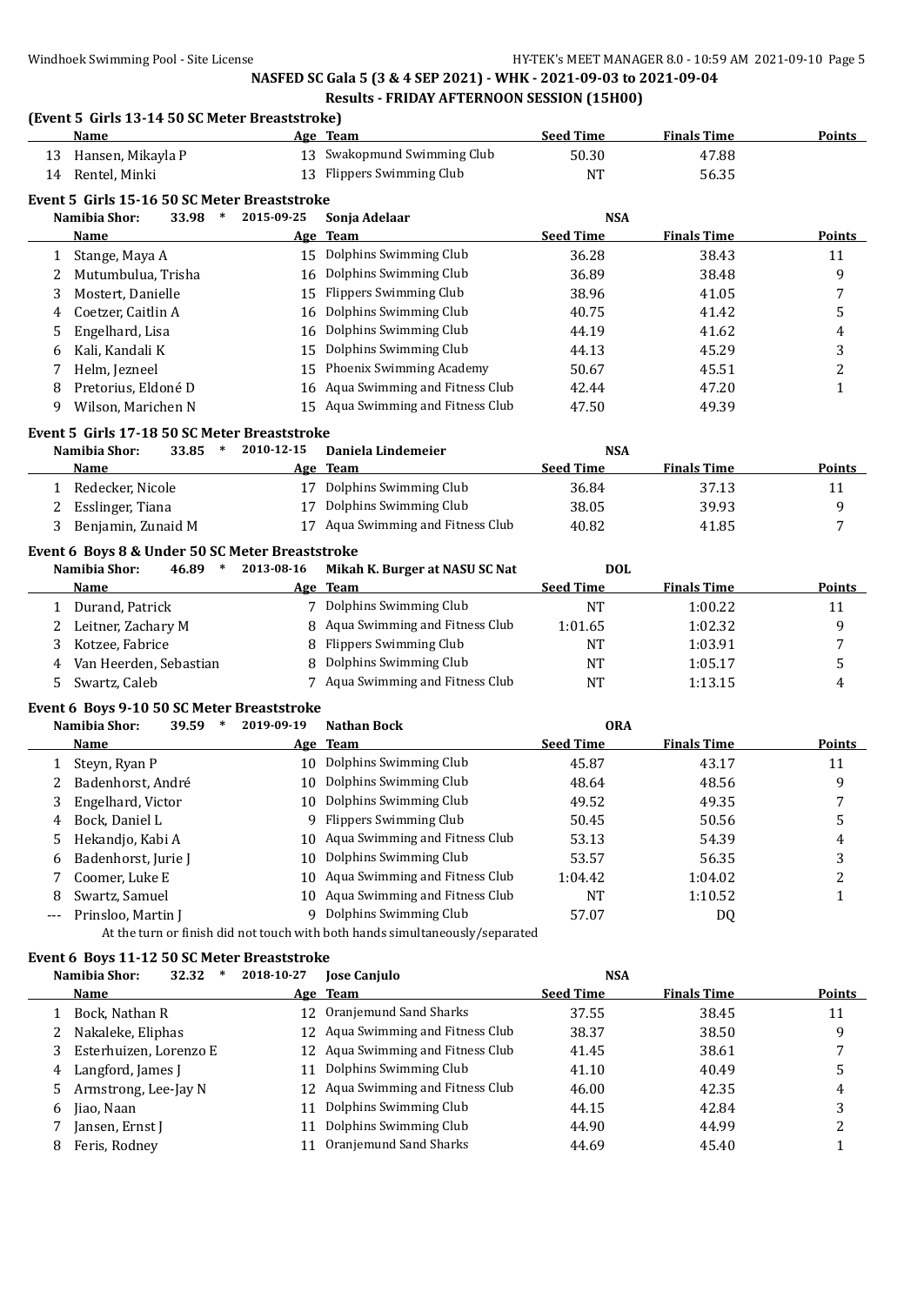### **(Event 6 Boys 11-12 50 SC Meter Breaststroke)**

|    | Name                   |    | Age Team                          | <b>Seed Time</b> | <b>Finals Time</b> | <b>Points</b> |
|----|------------------------|----|-----------------------------------|------------------|--------------------|---------------|
| 9  | Benade, Kayleb G       |    | 11 Aqua Swimming and Fitness Club | 49.36            | 47.43              |               |
| 10 | Stroebel, Tristan      | 11 | Marlins Swimming Club             | NΤ               | 50.11              |               |
| 11 | van Wyk, Ermano        |    | 11 Flippers Swimming Club         | 54.23            | 52.53              |               |
| 12 | Coetzee, Jannes H      | 11 | Flippers Swimming Club            | 53.06            | 52.76              |               |
| 13 | Shipoh, Peingeondjabi  | 11 | Dolphins Swimming Club            | NΤ               | 54.40              |               |
| 14 | van der Colf, Zaylin J |    | 11 Flippers Swimming Club         | 45.33            | 56.06              |               |
| 15 | David, José A          |    | 12 Aqua Swimming and Fitness Club | 1:04.27          | 58.58              |               |

### **Event 6 Boys 13-14 50 SC Meter Breaststroke**

|    | 30.93<br>Namibia Shor:<br>∗ | 2019-06-21 | <b>Jose Canjulo</b>               | <b>NSA</b>       |                    |        |
|----|-----------------------------|------------|-----------------------------------|------------------|--------------------|--------|
|    | <b>Name</b>                 |            | Age Team                          | <b>Seed Time</b> | <b>Finals Time</b> | Points |
|    | Steyn, Fourie P             | 13         | Dolphins Swimming Club            | 35.79            | 35.84              | 11     |
|    | Engelhard, Robin            | 14         | Dolphins Swimming Club            | 36.70            | 36.91              | 9      |
| 3  | Kinnaird, Liam              | 13         | Dolphins Swimming Club            | 39.17            | 37.82              |        |
| 4  | Kapapa, Timothy             |            | 14 Aqua Swimming and Fitness Club | 40.99            | 38.66              | 5      |
| 5. | Bauernschmitt, Michael B    | 13         | Dolphins Swimming Club            | 39.75            | 40.01              | 4      |
| 6  | Buchert, Jörn               | 14         | Swakopmund Swimming Club          | 39.38            | 41.36              | 3      |
|    | Nell, Tristan T             | 13         | Aqua Swimming and Fitness Club    | 43.37            | 42.31              | າ      |
| 8  | Kalemeera, Merveille        | 14         | Dolphins Swimming Club            | NT               | 43.12              |        |
| 9  | Nicol-Wilson, Ronald Zion   | 13         | Aqua Swimming and Fitness Club    | NT               | 44.38              |        |
| 10 | Feris, Samual H             | 13         | Oranjemund Sand Sharks            | 43.66            | 44.81              |        |
| 11 | Beukes, Luke                | 13         | Aqua Swimming and Fitness Club    | NT               | 51.22              |        |
| 12 | Maggott, Paul A             |            | 14 Swakopmund Swimming Club       | 47.84            | 51.25              |        |

### **Event 6 Boys 15-16 50 SC Meter Breaststroke**

|    | Namibia Shor:<br>∗<br>29.44 | 2017-08-04 | Ronan Z. Wantenaar at NASU Sho | <b>NSA</b>       |                    |        |
|----|-----------------------------|------------|--------------------------------|------------------|--------------------|--------|
|    | Name                        |            | Age Team                       | <b>Seed Time</b> | <b>Finals Time</b> | Points |
|    | Bekker, Jeddidiah           | 15         | Marlins Swimming Club          | 34.44            | 33.24              | 11     |
|    | Ohm, Oliver                 | 15         | Dolphins Swimming Club         | 33.29            | 33.31              | 9      |
| 3  | Rathenam, Keanet-Peter      | 16         | Dolphins Swimming Club         | 32.69            | 33.97              |        |
| 4  | Magongo, Brave              | 15         | Aqua Swimming and Fitness Club | 34.50            | 33.98              | 5      |
| 5  | Nell, Noah S                | 16         | Aqua Swimming and Fitness Club | 35.43            | 35.12              | 4      |
| 6  | Zhou, Ruizhe                | 15         | Dolphins Swimming Club         | 33.66            | 35.71              | 3      |
|    | Lasso-Drews, Daniel         | 15         | Dolphins Swimming Club         | 40.08            | 37.73              | 2      |
| 8  | Katjimune, Clement          | 15         | Oranjemund Sand Sharks         | 37.95            | 38.07              |        |
| 9  | Ndjeke, John                | 16         | Oranjemund Sand Sharks         | 42.94            | 38.88              |        |
| 10 | Loxton, Dominic             | 16         | Aqua Swimming and Fitness Club | 43.80            | 41.19              |        |
| 11 | Coetzee, Matias             | 15         | Flippers Swimming Club         | NT               | 44.45              |        |
| 12 | Westerduin, Geo X           | 15         | Aqua Swimming and Fitness Club | 51.23            | 53.96              |        |
|    | Geyser, Brett A             | 15         | Dolphins Swimming Club         | 41.64            | DQ                 |        |
|    |                             |            |                                |                  |                    |        |

Head did not break the surface before hands turned in at widest part of 2nd stroke after s

#### **Event 6 Boys 17-18 50 SC Meter Breaststroke**

|   | 28.75<br>Namibia Shor: | 2018-12-11 | Ronan Z Wantenaar                                                            | <b>NAM</b>       |                    |               |
|---|------------------------|------------|------------------------------------------------------------------------------|------------------|--------------------|---------------|
|   | Name                   |            | Age Team                                                                     | <b>Seed Time</b> | <b>Finals Time</b> | <b>Points</b> |
|   | Wellmann, Arkell J     |            | 18 Dolphins Swimming Club                                                    | 34.02            | 34.04              | 11            |
|   | Spangenberg, Shuan     |            | Oranjemund Sand Sharks                                                       | 34.55            | 37.66              | 9             |
|   | Helm, Joshua           |            | Phoenix Swimming Academy                                                     | 39.15            | 37.93              |               |
| 4 | Swart, JP              |            | Swakopmund Swimming Club                                                     | NT               | 44.58              | 5             |
|   | van Antwerp, Dandre    |            | Oranjemund Sand Sharks                                                       | 50.15            | 56.55              | 4             |
|   | Nieuwoudt, Brody B     |            | 18 Phoenix Swimming Academy                                                  | <b>NT</b>        | DQ                 |               |
|   |                        |            | At the turn or finish did not touch with both hands simultaneously/separated |                  |                    |               |

### **Event 6 Boys 19 & Over 50 SC Meter Breaststroke**

| Namibia Shor:   | 28.75 | * | 2018-12-11 | Ronan Z Wantenaar                 | <b>NAM</b> |                    |               |
|-----------------|-------|---|------------|-----------------------------------|------------|--------------------|---------------|
| <b>Name</b>     |       |   |            | Age Team                          | Seed Time  | <b>Finals Time</b> | <b>Points</b> |
| Hagen, Armand G |       |   |            | 20 Aqua Swimming and Fitness Club | 34.72      | 34.30              |               |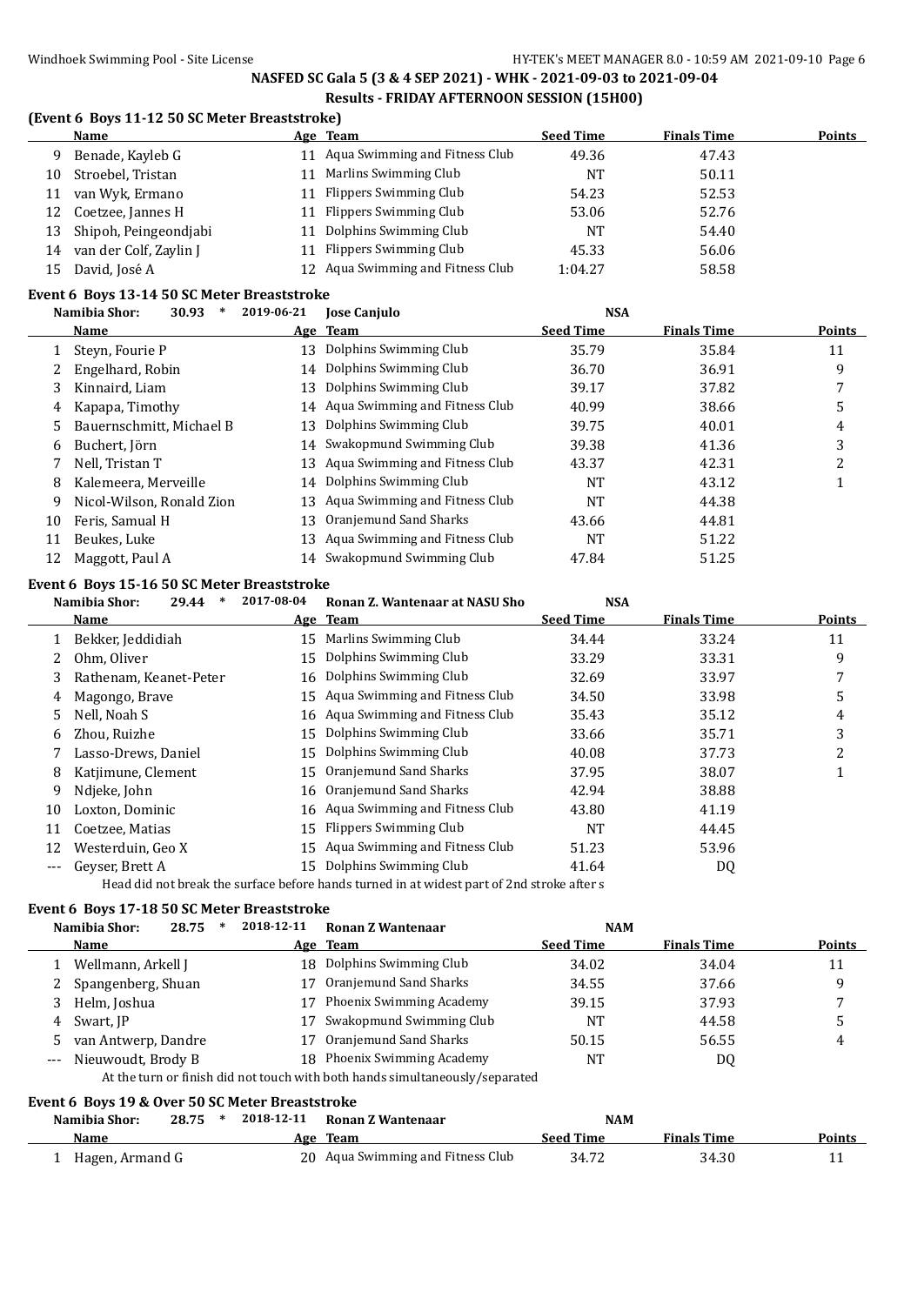|       | (Event 6 Boys 19 & Over 50 SC Meter Breaststroke) |            |                                                                                   |                  |                    |                  |
|-------|---------------------------------------------------|------------|-----------------------------------------------------------------------------------|------------------|--------------------|------------------|
|       | Name                                              |            | Age Team                                                                          | <b>Seed Time</b> | <b>Finals Time</b> | <b>Points</b>    |
| 2     | Gertze, Matthew R                                 |            | 19 Dolphins Swimming Club                                                         | 35.60            | 36.09              | 9                |
|       | Event 7 Women 25-44 50 SC Meter Breaststroke      |            |                                                                                   |                  |                    |                  |
|       | Namibia Shor:<br>40.78<br>$\ast$                  | 2018-09-27 | <b>Sunel Badenhorst</b>                                                           | <b>DOL</b>       |                    |                  |
|       | Name                                              |            | Age Team                                                                          | <b>Seed Time</b> | <b>Finals Time</b> | <b>Points</b>    |
|       | 1 Leitner, Janine T                               |            | 25 Aqua Swimming and Fitness Club                                                 | 40.41            | 42.44              | 11               |
| 2     | De Klerk, Liza                                    | 27         | Aqua Swimming and Fitness Club                                                    | <b>NT</b>        | 1:03.47            | 9                |
|       | Event 8 Men 25-44 50 SC Meter Breaststroke        |            |                                                                                   |                  |                    |                  |
|       | Namibia Shor:<br>$\ast$<br>35.85                  | 2018-09-27 | <b>Iurie Badenhorst</b>                                                           | <b>DOL</b>       |                    |                  |
|       | Name                                              |            | Age Team                                                                          | <b>Seed Time</b> | <b>Finals Time</b> | <b>Points</b>    |
|       | 1 Louw, Dentie J                                  |            | 38 Swakopmund Swimming Club                                                       | <b>NT</b>        | 44.19              | 11               |
|       | Event 8 Men 45 & Over 50 SC Meter Breaststroke    |            |                                                                                   |                  |                    |                  |
|       | Name                                              |            | Age Team                                                                          | <b>Seed Time</b> | <b>Finals Time</b> | Points           |
|       | 1 van der Westhuizen, Francois                    |            | 48 Marlins Swimming Club                                                          | 36.22            | 36.85              | 11               |
|       | Event 11 Girls 10 & Under 100 SC Meter Butterfly  |            |                                                                                   |                  |                    |                  |
|       | Namibia Shor:<br>1:19.61<br>$\ast$                | 2013-08-16 | Heleni Stergiadis at NASU SC N                                                    | <b>DOL</b>       |                    |                  |
|       | Name                                              |            | Age Team                                                                          | <b>Seed Time</b> | <b>Finals Time</b> | Points           |
| 1     | Matyayi, Rose                                     |            | 10 Aqua Swimming and Fitness Club                                                 | 1:28.32          | 1:22.03            | 11               |
| 2     | De Sousa, Vitoria J                               |            | 10 Dolphins Swimming Club                                                         | 1:35.27          | 1:26.84            | 9                |
|       | Naukosho, Ainoa                                   |            | Dolphins Swimming Club                                                            | 1:36.91          | 1:29.99            | 7                |
| 3     |                                                   | 10         | Dolphins Swimming Club                                                            |                  |                    |                  |
| 4     | Mobbison, Solange A                               | 10         |                                                                                   | 2:09.07          | 1:46.46            | 5                |
| 5     | Brinkmann, Emma M                                 |            | 10 Dolphins Swimming Club                                                         | NT               | 1:47.57            | 4                |
| 6     | Kalemeera, Christelle                             | 8          | Dolphins Swimming Club                                                            | NT               | 1:49.51            | 3                |
| 7     | Meyer, Cara                                       | 10         | Dolphins Swimming Club                                                            | NT               | 1:57.58            | 2                |
| 8     | Schnebel, Sandra                                  | 10         | Dolphins Swimming Club                                                            | NT               | 2:07.67            | 1                |
| 9     | McNab, Aneurene                                   |            | 10 Dolphins Swimming Club                                                         | 2:33.99          | 2:10.15            |                  |
|       | Event 11 Girls 11-12 100 SC Meter Butterfly       |            |                                                                                   |                  |                    |                  |
|       | Namibia Shor:<br>1:11.13<br>$\ast$                | 2015-09-25 | <b>Heleni Stergiadis</b>                                                          | <b>DOL</b>       |                    |                  |
|       | Name                                              |            | Age Team                                                                          | <b>Seed Time</b> | <b>Finals Time</b> | <b>Points</b>    |
| 1     | Prinsloo, Milan                                   |            | 11 Dolphins Swimming Club                                                         | 1:28.58          | 1:22.70            | 11               |
| 2     | Geyser, Mikayla                                   | 12         | Dolphins Swimming Club                                                            | 1:35.74          | 1:28.50            | 9                |
| 3     | Senekal, Julitte                                  | 12         | Dolphins Swimming Club                                                            | 1:36.82          | 1:30.51            | 7                |
| 4     | Kapapa, Alexandra                                 | 12         | Aqua Swimming and Fitness Club                                                    | 1:38.11          | 1:32.63            | 5                |
| 5     | Drotsky, Kayleigh R                               |            | 11 Dolphins Swimming Club                                                         | 1:53.93          | 1:38.25            | 4                |
| 6     | Bergh, Madison S                                  |            | 12 Aqua Swimming and Fitness Club                                                 | <b>NT</b>        | 1:45.71            | 3                |
| 7     | Steyn, Lara                                       |            | 11 Dolphins Swimming Club                                                         | 2:05.14          | 1:51.83            | 2                |
| 8     | Zeidler, Zafari N                                 |            | 11 Dolphins Swimming Club                                                         | NT               | 2:23.17            | 1                |
|       | Dames, Andrea                                     |            | 12 Dolphins Swimming Club                                                         | NT               | DQ                 |                  |
|       |                                                   |            | Touch at the finish or turn was not made with both hands simultaneously/separated |                  |                    |                  |
| $---$ | Nel, Esmeralda                                    |            | 12 Phoenix Swimming Academy                                                       | 1:20.27          | DQ                 |                  |
|       | Arm movements did not continue throughout race    |            |                                                                                   |                  |                    |                  |
|       | Event 11 Girls 13-14 100 SC Meter Butterfly       |            |                                                                                   |                  |                    |                  |
|       | Namibia Shor:<br>1:05.54<br>$\ast$                | 2017-09-29 | Heleni Stergiadis at Namibian                                                     | <b>DOL</b>       |                    |                  |
|       | <b>Name</b>                                       |            | Age Team                                                                          | <b>Seed Time</b> | <b>Finals Time</b> | <b>Points</b>    |
| 1     | Ohm, Michaela                                     |            | 14 Dolphins Swimming Club                                                         | 1:16.05          | 1:12.98            | 11               |
| 2     | Westerduin, Reza                                  | 13         | Aqua Swimming and Fitness Club                                                    | 1:10.56          | 1:12.99            | 9                |
| 3     | Naukosho, Ariana                                  |            | 14 Dolphins Swimming Club                                                         | 1:13.92          | 1:13.37            | 7                |
| 4     | Rey, Salomé M                                     | 14         | Aqua Swimming and Fitness Club                                                    | 1:17.65          | 1:17.31            | 5                |
| 5     | Benade, Quelin H                                  | 13         | Aqua Swimming and Fitness Club                                                    | 1:31.47          | 1:20.80            | 4                |
| 6     | Kinnaird, Brynné B                                | 14         | Dolphins Swimming Club                                                            | 1:21.78          | 1:21.36            | 3                |
| 7     | Rossouw, Chloe                                    | 14         | Dolphins Swimming Club                                                            | 1:19.83          | 1:22.04            | $\boldsymbol{2}$ |
| 8     | Drotsky, Nayla C                                  |            | 14 Dolphins Swimming Club                                                         | 1:30.25          | 1:27.65            | $\mathbf{1}$     |
|       |                                                   |            |                                                                                   |                  |                    |                  |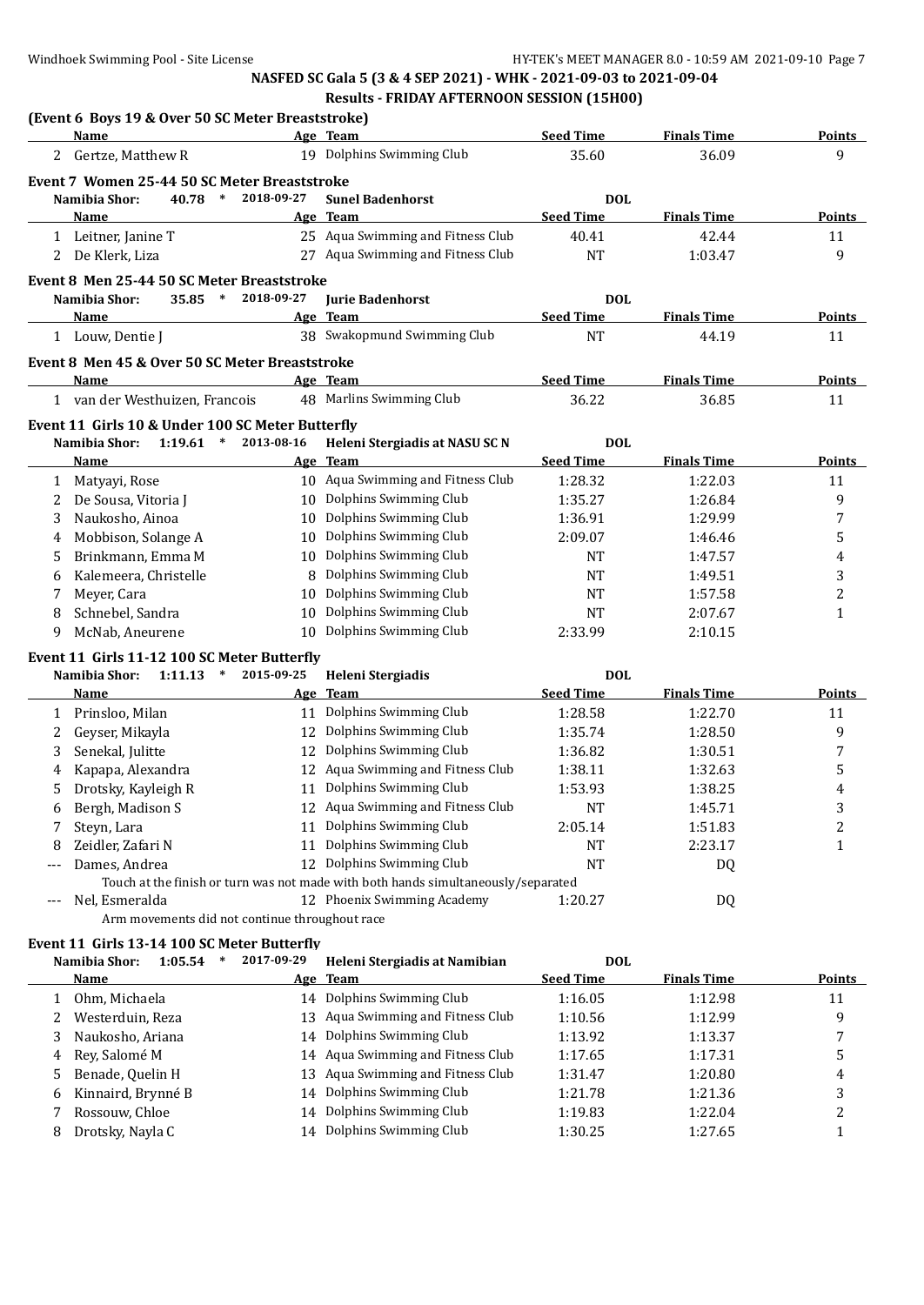### **(Event 11 Girls 13-14 100 SC Meter Butterfly)**

| <b>Name</b>           | Age Team                                                                           | <b>Seed Time</b> | <b>Finals Time</b> | Points |
|-----------------------|------------------------------------------------------------------------------------|------------------|--------------------|--------|
| 9 Stephanus, Oliwia E | 13 Dolphins Swimming Club                                                          | 1:32.97          | 1:29.53            |        |
| 10 Steyn, Carissa L   | 14 Dolphins Swimming Club                                                          | 1:41.72          | 1:33.61            |        |
| --- Schnebel, Silke   | 14 Dolphins Swimming Club                                                          | 1:35.39          | D <sub>0</sub>     |        |
|                       | Tough at the finish on turn was not mode with hath hands simultaneously (separated |                  |                    |        |

Touch at the finish or turn was not made with both hands simultaneously/separated

### **Event 11 Girls 15-16 100 SC Meter Butterfly**

|    | 1:04.82<br>Namibia Shor:<br>*   | 2015-09-25 | Sonia Adelaar               | <b>NSA</b>       |                    |               |
|----|---------------------------------|------------|-----------------------------|------------------|--------------------|---------------|
|    | Name                            |            | Age Team                    | <b>Seed Time</b> | <b>Finals Time</b> | <b>Points</b> |
|    | Engelhard, Lisa                 |            | 16 Dolphins Swimming Club   | 1:08.19          | 1:09.48            | 11            |
|    | Mutumbulua, Trisha              |            | 16 Dolphins Swimming Club   | 1:09.91          | 1:13.26            | q             |
|    | Stange, Maya A                  |            | 15 Dolphins Swimming Club   | 1:19.81          | 1:21.88            |               |
| 4  | Coetzer, Caitlin A              |            | 16 Dolphins Swimming Club   | 1:24.68          | 1:26.14            | 5             |
| 5. | Kali, Kandali K                 |            | 15 Dolphins Swimming Club   | 1:22.49          | 1:32.22            | 4             |
|    | Helm, Jezneel                   |            | 15 Phoenix Swimming Academy | NT               | DQ                 |               |
|    | Did not swim distance specified |            |                             |                  |                    |               |

# **Event 11 Girls 17-18 100 SC Meter Butterfly**

| Namibia Shor:      | 1:06.58 | 2016-09-23 | <b>Molina M. Smalley</b>       | <b>DOL</b>       |                    |               |
|--------------------|---------|------------|--------------------------------|------------------|--------------------|---------------|
| <b>Name</b>        |         |            | Age Team                       | <b>Seed Time</b> | <b>Finals Time</b> | <b>Points</b> |
| Redecker, Nicole   |         | 17         | Dolphins Swimming Club         | 1:09.85          | 1:08.71            |               |
| 2 Esslinger, Tiana |         |            | 17 Dolphins Swimming Club      | 1:13.36          | 1:17.87            |               |
| Benjamin, Zunaid M |         | 17         | Aqua Swimming and Fitness Club | 1:17.70          | 1:19.14            |               |

#### **Event 12 Boys 10 & Under 100 SC Meter Butterfly**

| 1:13.57                | 2018-07-06                    | <b>Oliver Durand</b> | <b>DOL</b>                                                                                                                                                                                                                                    |                    |        |
|------------------------|-------------------------------|----------------------|-----------------------------------------------------------------------------------------------------------------------------------------------------------------------------------------------------------------------------------------------|--------------------|--------|
| <b>Name</b>            |                               |                      | <b>Seed Time</b>                                                                                                                                                                                                                              | <b>Finals Time</b> | Points |
| Steyn, Ryan P          | 10                            |                      | 1:29.28                                                                                                                                                                                                                                       | 1:21.43            | 11     |
| Badenhorst, André      | 10                            |                      | 1:39.00                                                                                                                                                                                                                                       | 1:28.93            | 9      |
| Engelhard, Victor      | 10                            |                      | 1:46.45                                                                                                                                                                                                                                       | 1:39.24            |        |
| Prinsloo, Martin J     |                               |                      | 1:45.09                                                                                                                                                                                                                                       | 1:43.96            | 5      |
| Hekandjo, Kabi A       | 10                            |                      | 1:52.14                                                                                                                                                                                                                                       | 1:46.22            | 4      |
| Badenhorst, Jurie J    | 10                            |                      | 1:58.62                                                                                                                                                                                                                                       | 1:46.31            | 3      |
| Bock, Daniel L         |                               |                      | <b>NT</b>                                                                                                                                                                                                                                     | 2:00.69            | ▵      |
| Van Heerden, Sebastian |                               |                      | <b>NT</b>                                                                                                                                                                                                                                     | DQ                 |        |
|                        | Namibia Shor:<br>4<br>5.<br>6 |                      | <u>Age Team</u><br>Dolphins Swimming Club<br>Dolphins Swimming Club<br>Dolphins Swimming Club<br>9 Dolphins Swimming Club<br>Aqua Swimming and Fitness Club<br>Dolphins Swimming Club<br>9 Flippers Swimming Club<br>8 Dolphins Swimming Club |                    |        |

Arms not brought forward simultaneously over the water

### **Event 12 Boys 11-12 100 SC Meter Butterfly**

|    | 1:02.09<br>Namibia Shor: | 2018-10-27 | <b>Jose Canjulo</b>               | <b>NSA</b>       |                    |               |
|----|--------------------------|------------|-----------------------------------|------------------|--------------------|---------------|
|    | <b>Name</b>              |            | Age Team                          | <b>Seed Time</b> | <b>Finals Time</b> | <b>Points</b> |
|    | Esterhuizen, Lorenzo E   |            | 12 Agua Swimming and Fitness Club | 1:12.13          | 1:11.31            | 11            |
| 2  | Nakaleke, Eliphas        | 12         | Aqua Swimming and Fitness Club    | 1:10.98          | 1:12.62            | 9             |
| 3  | Bock, Nathan R           | 12         | Oranjemund Sand Sharks            | 1:16.67          | 1:18.26            |               |
| 4  | Langford, James J        | 11         | Dolphins Swimming Club            | 1:18.19          | 1:18.40            | 5             |
| 5. | Jiao, Naan               | 11         | Dolphins Swimming Club            | 1:21.38          | 1:20.31            | 4             |
| 6  | Jansen, Ernst J          | 11         | Dolphins Swimming Club            | 1:23.58          | 1:20.83            | 3             |
|    | Feris, Rodney            | 11         | Oranjemund Sand Sharks            | 1:28.10          | 1:24.51            | ∍             |
| 8  | Armstrong, Lee-Jay N     | 12         | Aqua Swimming and Fitness Club    | 1:41.60          | 1:32.10            |               |
| 9. | Benade, Kayleb G         | 11         | Aqua Swimming and Fitness Club    | 1:38.49          | 1:35.59            |               |
| 10 | Shipoh, Peingeondjabi    | 11         | Dolphins Swimming Club            | <b>NT</b>        | 1:56.78            |               |
| 11 | Kathena, Tulo T          | 12         | Flippers Swimming Club            | <b>NT</b>        | 2:07.73            |               |
|    |                          |            |                                   |                  |                    |               |

#### **Event 12 Boys 13-14 100 SC Meter Butterfly**

| 58.81<br>Namibia Shor:   | 2019-07-12 | Mikah Burger              | DOL              |                    |        |
|--------------------------|------------|---------------------------|------------------|--------------------|--------|
| <b>Name</b>              |            | Age Team                  | <b>Seed Time</b> | <b>Finals Time</b> | Points |
| Engelhard, Robin         |            | 14 Dolphins Swimming Club | 1:06.61          | 1:05.45            | 11     |
| Bauernschmitt, Michael B |            | 13 Dolphins Swimming Club | 1:20.71          | 1:11.76            |        |
| Stevn, Fourie P          |            | Dolphins Swimming Club    | 1:13.22          | 1:11.78            | −      |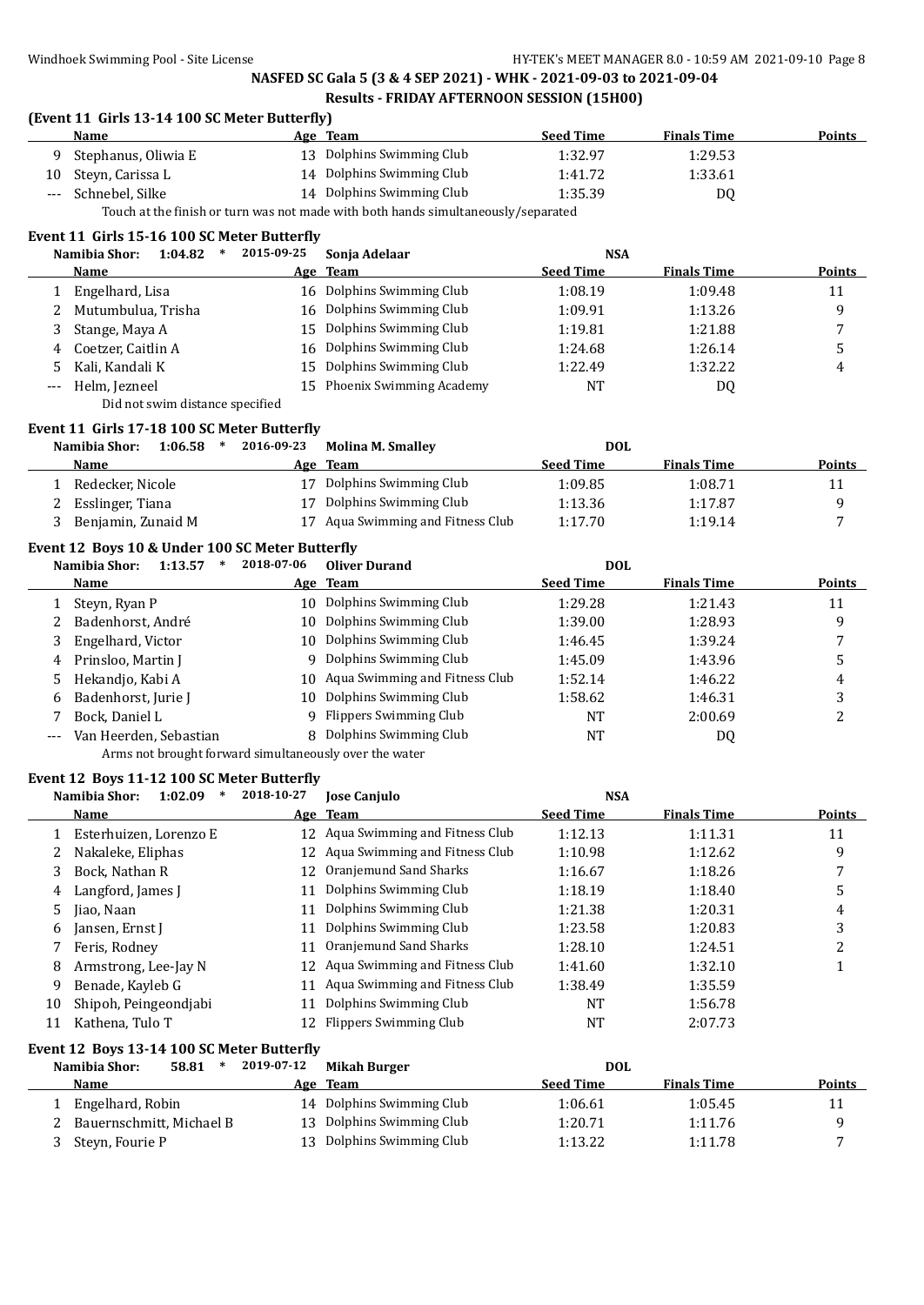### **(Event 12 Boys 13-14 100 SC Meter Butterfly)**

|    | Name                 |     | Age Team                       | <b>Seed Time</b> | <b>Finals Time</b> | <b>Points</b> |
|----|----------------------|-----|--------------------------------|------------------|--------------------|---------------|
|    | 4 Kinnaird, Liam     | 13  | Dolphins Swimming Club         | 1:20.78          | 1:15.49            |               |
|    | 5 Nell, Tristan T    | 13  | Aqua Swimming and Fitness Club | 1:25.11          | 1:20.42            | 4             |
| h. | Feris, Samual H      | 13. | Oranjemund Sand Sharks         | 1:33.17          | 1:30.54            |               |
|    | Buchert, Jörn        |     | 14 Swakopmund Swimming Club    | 1:19.41          | 1:30.55            |               |
|    | Maggott, Paul A      |     | 14 Swakopmund Swimming Club    | 1:41.32          | 1:39.70            |               |
|    | Kalemeera, Merveille | 14  | Dolphins Swimming Club         | <b>NT</b>        | 1:39.78            |               |

### **Event 12 Boys 15-16 100 SC Meter Butterfly**

|                     | UL 15 DOYJ 19 10 10<br>Namibia Shor:<br>57.77 *                           | JUMENT DURINII<br>2014-07-19 | <b>Lushano P Lamprecht NASU SC 3</b>            | <b>NSA</b>                |                         |               |
|---------------------|---------------------------------------------------------------------------|------------------------------|-------------------------------------------------|---------------------------|-------------------------|---------------|
|                     | <b>Name</b>                                                               |                              | Age Team                                        | <b>Seed Time</b>          | <b>Finals Time</b>      | <u>Points</u> |
| 1                   | Burger, Mikah K                                                           |                              | 16 Dolphins Swimming Club                       | 56.81                     | 58.52                   | 11            |
| 2                   | Ohm, Oliver                                                               | 15                           | Dolphins Swimming Club                          | 1:10.00                   | 1:04.74                 | 9             |
| 3                   | Magongo, Brave                                                            | 15                           | Aqua Swimming and Fitness Club                  | 1:02.68                   | 1:04.89                 | 7             |
| 4                   | Lasso-Drews, Daniel                                                       | 15                           | Dolphins Swimming Club                          | 1:12.23                   | 1:05.31                 | 5             |
| 5                   | Nell, Noah S                                                              | 16                           | Aqua Swimming and Fitness Club                  | 1:09.88                   | 1:06.88                 | 4             |
| 6                   | Esslinger, Nico                                                           | 15                           | Dolphins Swimming Club                          | 1:05.56                   | 1:08.24                 | 3             |
| 7                   | Rathenam, Keanet-Peter                                                    | 16                           | Dolphins Swimming Club                          | 1:10.42                   | 1:09.37                 | 2             |
| 8                   | Geyser, Brett A                                                           | 15                           | Dolphins Swimming Club                          | 1:22.22                   | 1:12.30                 | $\mathbf{1}$  |
| 9                   | Katjimune, Clement                                                        | 15                           | Oranjemund Sand Sharks                          | 1:27.33                   | 1:20.33                 |               |
| 10                  | Ndjeke, John                                                              | 16                           | Oranjemund Sand Sharks                          | 1:57.97                   | 1:31.04                 |               |
| $\qquad \qquad - -$ | Loxton, Dominic                                                           |                              | 16 Aqua Swimming and Fitness Club               | 1:21.27                   | DQ                      |               |
|                     | Did not swim distance specified                                           |                              |                                                 |                           |                         |               |
|                     | Event 12 Boys 17-18 100 SC Meter Butterfly                                |                              |                                                 |                           |                         |               |
|                     | $\ast$<br>Namibia Shor:<br>56.41                                          | 2019-09-19                   | <b>Ronan Wantenaar</b>                          | <b>MAC</b>                |                         |               |
|                     | Name                                                                      |                              | Age Team                                        | <b>Seed Time</b>          | <b>Finals Time</b>      | Points        |
|                     | 1 Wellmann, Arkell J                                                      |                              | 18 Dolphins Swimming Club                       | 1:01.35                   | 1:01.75                 | 11            |
| 2                   | Spangenberg, Shuan                                                        |                              | 17 Oranjemund Sand Sharks                       | 1:05.12                   | 1:09.93                 | 9             |
|                     | Event 12 Boys 19 & Over 100 SC Meter Butterfly                            |                              |                                                 |                           |                         |               |
|                     | Namibia Shor:<br>$\ast$<br>56.41                                          | 2019-09-19                   | <b>Ronan Wantenaar</b>                          | <b>MAC</b>                |                         |               |
|                     | Name                                                                      |                              | Age Team                                        | <b>Seed Time</b>          | <b>Finals Time</b>      | Points        |
|                     | 1 Gertze, Matthew R                                                       |                              | 19 Dolphins Swimming Club                       | 1:04.42                   | 1:03.73                 | 11            |
|                     |                                                                           |                              |                                                 |                           |                         |               |
|                     | Event 14 Men 25-44 100 SC Meter Butterfly<br>Namibia Shor:<br>$1:12.29$ * | 2018-09-27                   | <b>Jurie Badenhorst</b>                         | <b>DOL</b>                |                         |               |
|                     | Name                                                                      | Age                          | <b>Team</b>                                     | <b>Seed Time</b>          | <b>Finals Time</b>      | <b>Points</b> |
|                     | 1 Louw, Dentie J                                                          |                              | 38 Swakopmund Swimming Club                     | <b>NT</b>                 | 1:23.66                 | 11            |
|                     |                                                                           |                              |                                                 |                           |                         |               |
|                     | Event 15 Girls 12 & Under 200 SC Meter Freestyle Relay                    |                              |                                                 |                           |                         |               |
|                     | Namibia Shor:<br>2:11.16<br>$\ast$                                        | 2019-06-21                   | <b>Dolphins Swimming Club</b>                   | <b>DOL</b>                |                         |               |
|                     |                                                                           |                              | P. Mothoemang, M. Ohm. M, Brinkmann. A Naukosho |                           |                         |               |
|                     | <b>Team</b>                                                               |                              | <b>Relay</b>                                    | <b>Seed Time</b>          | <b>Finals Time</b>      | Points        |
|                     | 1 Dolphins Swimming Club                                                  |                              | $\boldsymbol{A}$                                | 2:17.47                   | 2:17.69                 | 22            |
|                     | 1) Prinsloo, Milan 11                                                     |                              | 2) Senekal, Julitte 12                          | 3) De Sousa, Vitoria J 10 | 4) Geyser, Mikayla 12   |               |
|                     | 2 Dolphins Swimming Club                                                  |                              | B                                               | 2:30.84                   | 2:29.23                 | 18            |
|                     | 1) Brinkmann, Emma M 10                                                   |                              | 2) Meyer, Cara 10                               | 3) Steyn, Lara 11         | 4) Naukosho, Ainoa 10   |               |
| 3                   | Aqua Swimming and Fitness Club                                            |                              | A                                               | <b>NT</b>                 | 2:29.51                 | 14            |
|                     | 1) Bergh, Madison S 12                                                    |                              | 2) Rey, Candice J 11                            | 3) Loubser, Courtney 11   | 4) Kapapa, Alexandra 12 |               |

**Event 15 Girls 13-14 200 SC Meter Freestyle Relay Namibia Shor: 2:08.09 \* 2015-06-17 Dolphins Swimming Club A Relay DOL**

|                                                |                        | Whitelock A, Fischer L, Botha V, Esslinger C |                        |               |
|------------------------------------------------|------------------------|----------------------------------------------|------------------------|---------------|
| 2009-09-18<br><b>NASFED SC:</b><br>$1:59.76$ # | NASU 2009 Best time    | <b>NASU</b>                                  |                        |               |
|                                                |                        | Cloet, Briedenhann, Meadon-Torbitt, Beukes   |                        |               |
| Team                                           | Relay                  | <b>Seed Time</b>                             | <b>Finals Time</b>     | <b>Points</b> |
| Aqua Swimming and Fitness Club                 |                        | NT                                           | $2:04.36*$             | 22            |
| 1) Benade, Quelin H 13                         | 2) Klein, Kaylynn J 14 | 3) Rey, Salomé M 14                          | 4) Westerduin, Reza 13 |               |